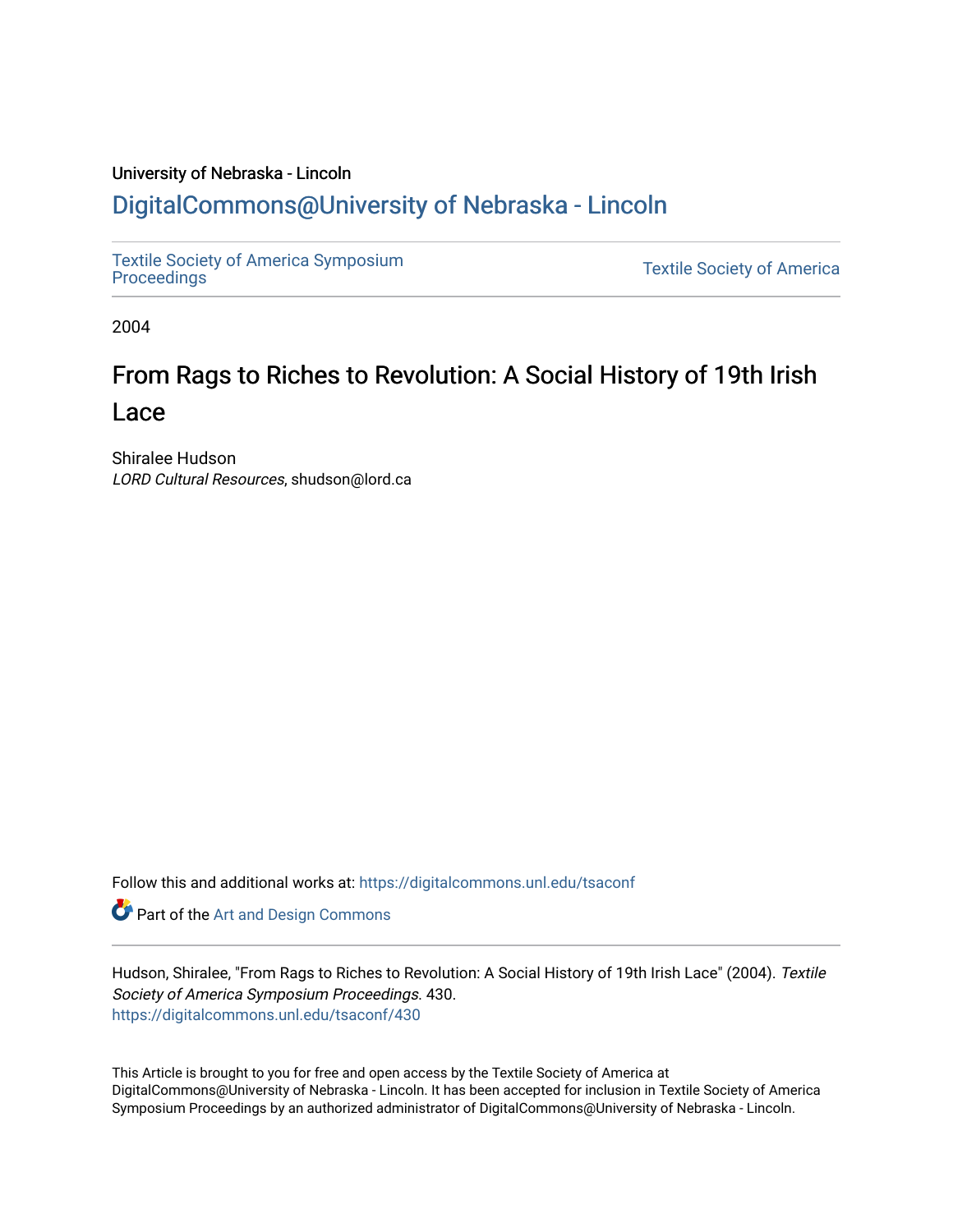

## **From Rags to Riches to Revolution: A Social History of 19th Irish Lace**

Shiralee Hudson LORD Cultural Resources 301 Davenport Road Toronto, Ontario, CANADA M5R 1K5 (416) 406-0685 [shudson@lord.ca](mailto:shudson@lord.ca)

With its 2004 symposium "Appropriation, Acculturation, Transformation" the Textile Society of America asked its members to consider how human activities (through trade or war) have influenced the production, aesthetics and/or materials of textiles. I must confess to turning this theme backwards: this paper is not about how the Irish Revolution of 1916 affected lace production in Ireland. In fact, the start of World War I in 1914 effectively ended the lace industry. Instead I will show how looking at the  $19<sup>th</sup>$  Century lace-making industry in Ireland helps us understand the social and political situation that led the Irish to take up arms against the ruling English government.

If historians can agree on one thing, it is that the definition of revolution is notoriously hard to pin down.<sup>1</sup> Although for the purposes of this discussion I will define it as a forcible change of regime that brings about not only political but also social change. Museum Educator David Anderson tells us "if one wishes to implement an agenda of social and cultural change, museums and galleries are not the obvious place to start. When revolutions happen, it is the television station, not the museum that is seized first."<sup>2</sup> As a politically minded museum professional, this did not sit right with me. This was because I immediately thought of times in history where seemingly benign bodies and sites of government control (such as hospitals, libraries and museums) had been sites of revolution, and the first example that sprang to mind was the General Post Office (GPO) in Dublin.

On April 24, 1916 (Easter Monday) a group of Irish Nationalists seized the GPO and other key sites throughout Dublin. This was the start of the "Easter Uprising" that, though lasting only 6 days, catapulted an entire nation to a nearly a decade of revolution and war. The purpose of the Uprising was to protest in arms English Rule, and to formally declare the existence of an independent Irish Republic. The Irish Volunteers and Citizen Army chose the General Post Office as both their military headquarters and as the seat of the provisional government for the Irish Republic that they fought to proclaim. British forces used heavy artillery to swiftly quash the Rebellion; and the leaders of the Easter Uprising were captured, imprisoned and then executed as traitors.<sup>3</sup> This initial rebellion inspired a nation to continue the struggle for Irish independence. Historians argue about what can be termed the Irish Revolution: did it end with the south gaining independence and selfdetermined government from 1922 onwards, or did the revolution continue through the

<sup>&</sup>lt;sup>1</sup> Tom Garvin, "Revolution? Revolutions are what Happens to Wheels--the Phenomenon of Revolution, Irish Style" in *The Irish Revolution: 1913-*1923 ed. Joost Augusteijn (London: Palgrave, 2002), 226. 2

David Anderson, "Museum Education in Europe: Societies in Transition" in *Transforming Practice*, eds. J.S. Hirsch and L.H. Silverman (Washington, DC: Museum Education Roundtable, 2000), 29.

<sup>3</sup> F.S.L. Lyons, *Ireland Since the Famine* (London: Fontana, 1985), 374-83.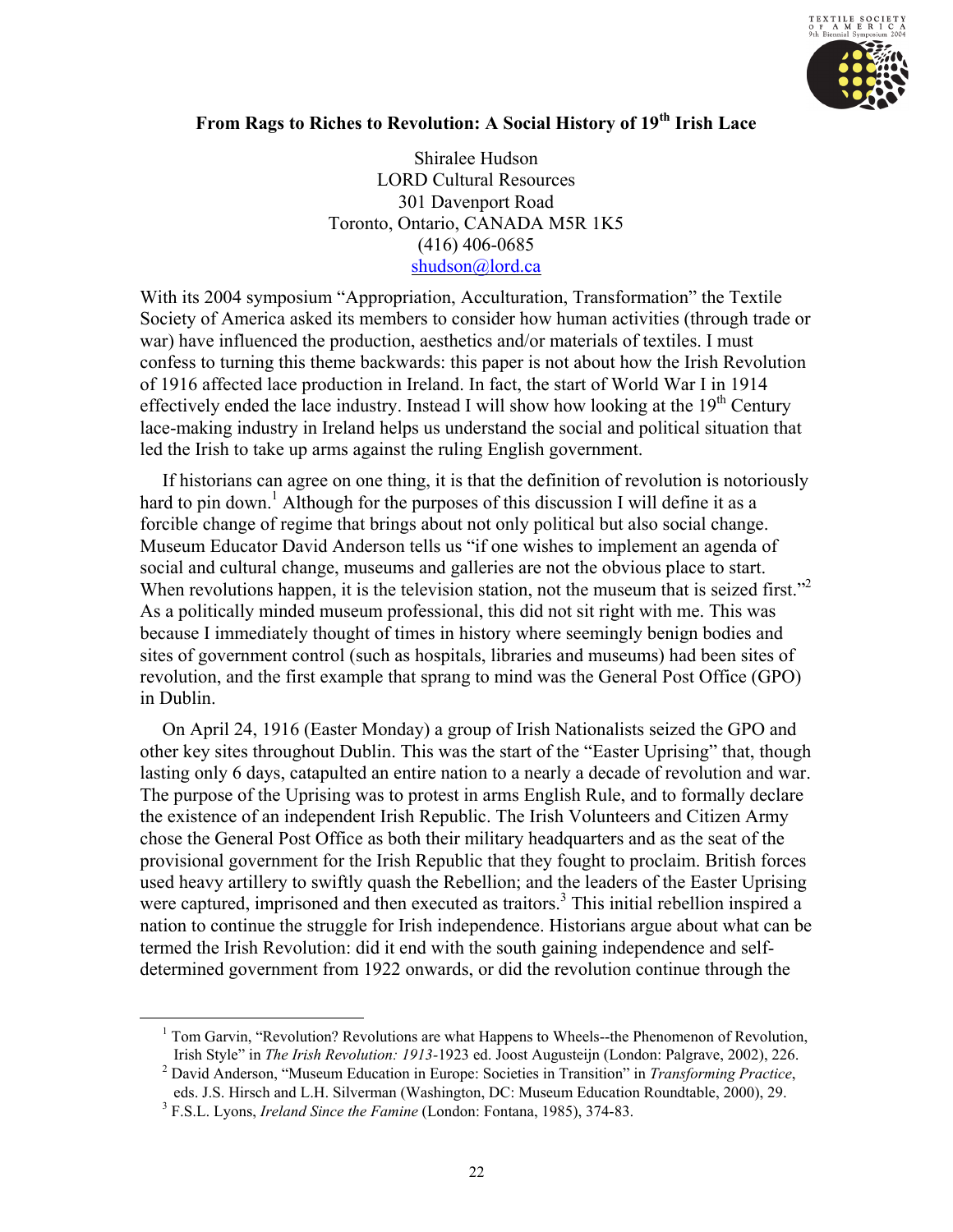$20<sup>th</sup>$  century until the signing of the Good Friday Peace Accord in 1998?<sup>4</sup> What is inarguable is that a small group of people dedicated to Irish independence fought for and won their sovereignty.<sup>5</sup>

Cultural theorist Daniel Miller writes, "The deeply integrated place of the artifact in constituting culture and human relations has made discussion of it one of the most difficult of all areas to include in abstract academic discourse." <sup>6</sup> Difficult yes, but it is precisely because of this that something as seemingly innocuous as Irish lace can reveal intimate details of the social conditions that led to the transformative events of 1916. This paper sketches out a larger context, so that we may see lace as a revealing symbol of the intercultural relations and conflict that have influenced Irish history and society throughout the twentieth century until present day.

Just as the Easter Uprising of 1916 was a pivotal event in  $20<sup>th</sup>$  century Irish history, so was the Great Famine a critical point in the  $19<sup>th</sup>$  Century. The famine lasted for three consecutive years and left one million dead. Although some lace production began earlier, it was not until the post-famine years - the late 1840s - that the lace industry in Ireland truly became widespread as philanthropic ladies and religious orders created lace schools and encouraged lace making. This was highlighted in the *Catalogue of the Dublin Exhibition of 1853<sup>7</sup>* where it was stated that the lace industry of Ireland had been greatly extended "through the intervention of private individuals, who took up the matter more with the benevolent object of finding employment for the female peasantry around them, than with that of introducing a branch of trade on any secure basis."<sup>8</sup>

Try as we might to construct concepts about users out of artefacts, artefacts are about their creators.<sup>9</sup> In the case of Irish lace, the artefact is about the poverty of its creators. "Poverty is the mother of the Irish lace industry; for Irish lace existed, and still exists, not to supply the commercial demand for it, but to enable a poverty stricken population to earn a meal of porridge or potatoes," reads an article in 1887's *Art Journal.*<sup>10</sup> Historians note that it seems paradoxical that in the century when handmade lace was on the decline in the rest of Europe, the industry should have been introduced into Ireland as a measure of poverty relief. However, they consider this evidence of the extremely depressed state of Ireland at the time.

Context does not follow creation; and in the same way that before there is a builder and an architect there is a need for shelter, function both precedes and follows structure.<sup>11</sup> Lace making was a way for many girls and women to earn an income during times of

 $\frac{1}{4}$  $4$  Garvin, 232.

<sup>5</sup> Peter Hart, "Definition: Defining the Irish Revolution" in *The Irish Revolution: 1913-1923* ed. Joost Augusteijn (London: Palgrave, 2002), 28.

<sup>6</sup> Miller, Daniel, "Artefacts in Their Contexts." *Material Culture and Mass Consumption* (Oxford: Blackwell, 1987), 130.

<sup>&</sup>lt;sup>7</sup> In Patricia Wardle, *Victorian Lace* (Carlton, UK: Ruth Bean, 1982) 173-4.

 $8$  In Wardle, 173-174.

<sup>9</sup> Henry Glassie, "Studying Material Culture Today" in *Living in a Material World: Canadian and American Approaches to Material Culture* ed. G.L. Pocius (St. John's: Memorial University, 1991) 262.

 $10$  Wardle, 173.

 $11$  Glassie, 259.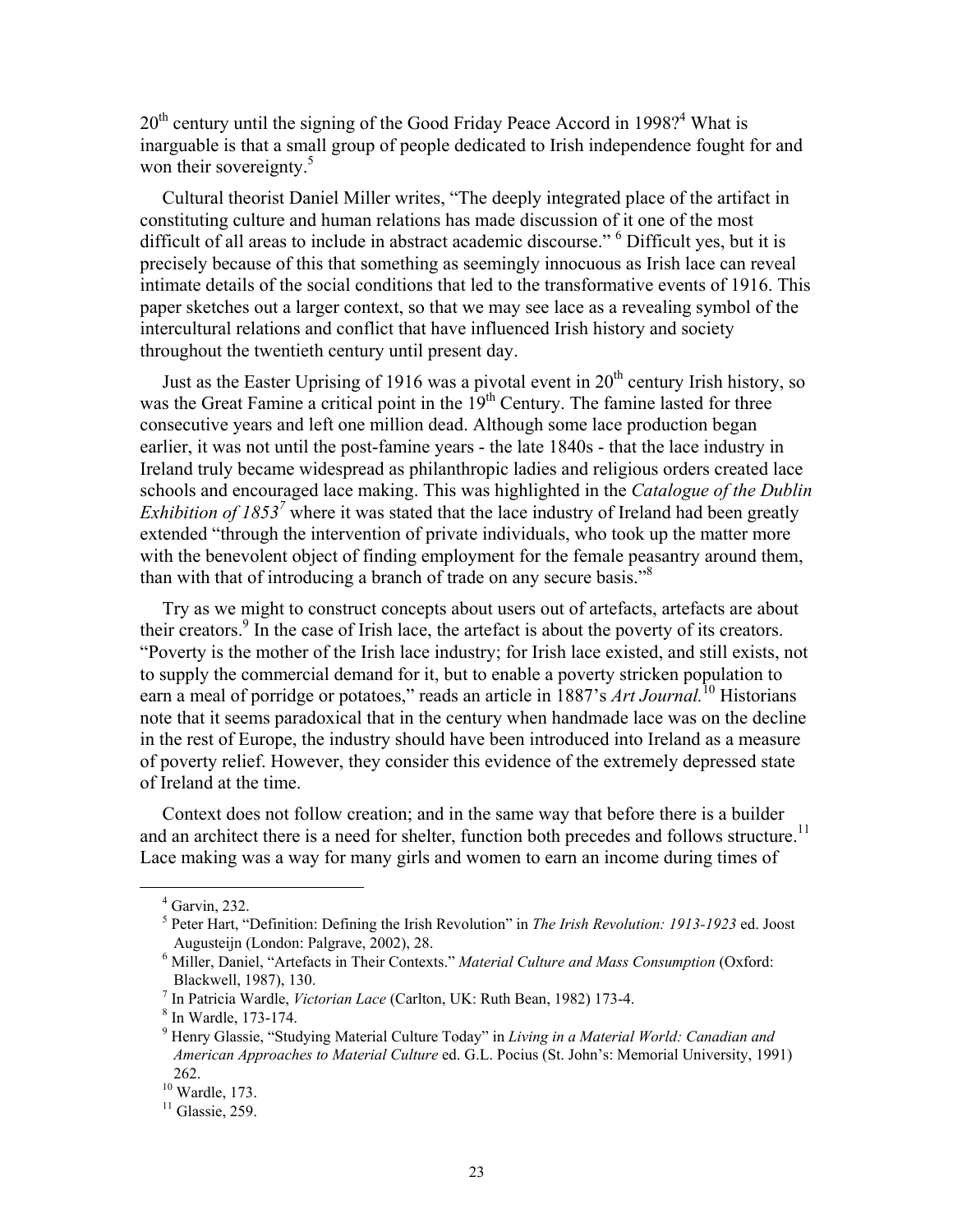extreme economic hardship. In many cases this was the only income for her family, and the only thing between the maker and starvation.

This paper looks at the three most famous Irish laces to come out of the nineteenth century, each named after the Irish town in which it originated: Carrickmacross, Limerick, and Youghal. Carrickmacross was the earliest lace-making industry to emerge. Carrickmacross appliqué was introduced in 1820 near the town of Carrickmacross, Co. Monaghan, where Mrs. Grey Porter, wife of the rector of Donaghmoyne, set up a school for local girls.<sup>12</sup> Even though this was a quarter of a century before the famines, it was nevertheless a time of agricultural depression and almost every house in the district contributed at least one worker.<sup>13</sup>

There are two types of Carrickmacross lace. The original form of this work was appliqué of a machine woven muslin, batiste, or organdie onto machine net. It is interesting to note that Carrickmacross was not seen as a "true lace" in the strictest sense; it was embroidery on net, rather than the "true" open work done with a needle and thread. It was nevertheless treated as type of lace as it was intended to fulfill the same decorative functions while being easier and quicker to make.<sup>14</sup>

But it was not until the late 1840s, in the aftermath of the famine, that serious endeavours to establish a commercial lace industry began. In 1849 the Member of British Parliament for County Louth and manager of the Marquis of Bath's estates in County Monaghan, Tristram Kennedy, and the owner of another local Estate, Captain Morant, founded a training school for teachers. This quickly expanded to eight schools, accommodating about 800 pupils. A new form of Carrickmacross, called guipure, using bars of thread to hold the threads together instead of net, was introduced soon after this time. While it was thought of as "thoroughly impractical as far as wear and tear were concerned," the guipure was regarded as "pretty and novel" and Queen Victoria ordered "a large and handsome piece" in 1852. The manufacture of Carrickmacross spread across the country. Schools were created in Counties Mayo and Donegal and by 1904 approximately twenty-eight centres throughout Ireland displayed this lace at the Dublin Horse Show, with half of these centres being schools associated with convents.<sup>15</sup>

Limerick lace is similar to Carrickmacross lace as it is embroidery on net, rather than being a "true lace."<sup>16</sup> Although Limerick lace began as a cottage industry, it owes its commercial origins to Englishman Charles Walker. In 1829 Walker came to Ireland and established a factory where supervision ensured the lace achieved a very high standard. He boasted he could take 100 Irish girl workers and their embroidery would be superior to that of any equal number employed in France, Flanders, Saxony, or Germany. There was soon a market in London for Limerick laces, and three of Walker's partners would leave in succession to form their own factories. By 1852, 700 girls were employed in

<sup>&</sup>lt;sup>12</sup> Marchioness Ishbel of Aberdeen and Temair, *The Musings of a Scottish Granny* (London: Heath Cranton, 1936), 132.

<sup>&</sup>lt;sup>13</sup> P. Earnshaw, *Youghal and Other Irish Laces* (Surrey: Gorse, 1998), 25.<br><sup>14</sup> Earnshaw, P. *Lace in Fashion* (London: B. T. Batsford, 1985), 83.<br><sup>15</sup> Earnshaw, *Lace in Fashion*, 83.<br><sup>16</sup> Wardle, 182.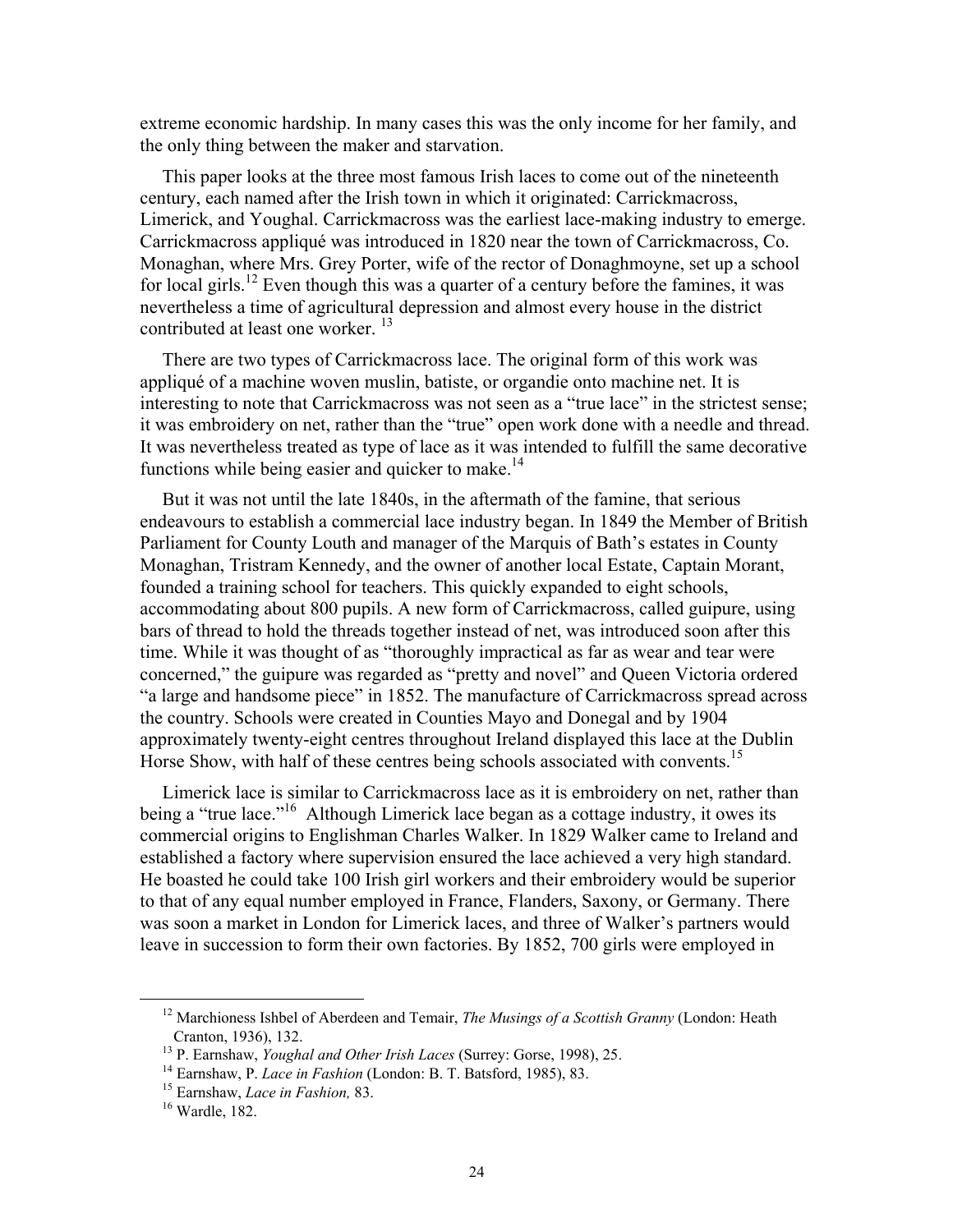Walker's factory, and in the 1850s nearly 2000 people were working in the Limerick lace centres, as well as approximately 300 girls working from their own homes.<sup>17</sup>

Of the three laces discussed here, it was the hugely successful Youghal lace that began specifically as an effort to create work after the great failure of the potato crop in 1846. Limerick and Carrickmacross lace had already been established commercially when Mother Mary Ann Smith and the Sisters of the Presentation convent in Youghal began production. Youghal is different from Limerick and Carrickmacross; it is a "true lace" in the sense that it uses a sewing needle, single thread and a button hole stitch technique in which a series of loops are linked together to produce a stable fabric of openwork form.<sup>18</sup>

With the opening of a convent lace school in 1852, new stitches and intricate designs were invented and helped to make the Youghal school's endeavours a great success. The lace made by the convent's pupils (most of who were from poor fishermen's families) was so sought after the school never had to request famine relief. One reason for this lace's popularity was its thread that, although cotton, was very fine.<sup>19</sup> Designs were usually on a large scale and often included the national emblem, the shamrock.  $^{20}$  Its influence and success spread needlepoint lace to centres and convent schools all over the country and Youghal itself became a renowned centre for the production of Irish needlepoint lace until the end of the Victorian era.<sup>21</sup>

Carrickmacross, Limerick and Youghal laces were not just made in these centres, but also traded and sold, utilized and worn as part of economic and social systems. And it was certainly not all "smooth sailing" for the lace industry in the nineteenth century. Irish lace saw a serious decline in the 1870s. Lace had gone out of fashion, and the invention of lace-making machines meant that lace could be easily copied and cheaply produced. The Limerick lace industry especially suffered and, as production sped up, its quality and reputation suffered. In contrast to the great success of the 1850s, by the end of the 1870s the number of workers dwindled to about 300, and the industry almost died out.<sup>22</sup> Dealers held an exhibition of Irish Lace in 1883 at Mansion House in London, and "although the standard of skill was undeniable, the designs were found to be poor and uninteresting."<sup>23</sup>

This decline did not go unnoticed and efforts made by both individuals and government meant that by the mid-1880s lace had entered a renaissance period. As a result of an appeal by Irish MPs, Alan S. Cole of the Department of Science and Art in South Kensington began to take interest in the industry. In 1884, with Cole as Chairman, a committee was established with James Brenan, headmaster of the Metropolitan School of Art in Dublin, to promote a revival of Irish lace. The committee highlighted the

<sup>&</sup>lt;sup>17</sup> Earnshaw, *Youghal*, 27.<br><sup>18</sup> Earnshaw, *Youghal*, 27.<br><sup>19</sup> Boyle, Elizabeth. *The Irish Flowerers* (Belfast: Ulster Folk Museum and Queen's, 1971), 64.<br><sup>20</sup> Wardle. 179.

<sup>21</sup> Wardle, 178 & Ada K. Longfield, *Guide to the Collection of Lace* (Dublin: National Museum of Ireland, 1982), 37.

<sup>22</sup> Earnshaw, *Youghal,* 28. 23 Wardle, 176.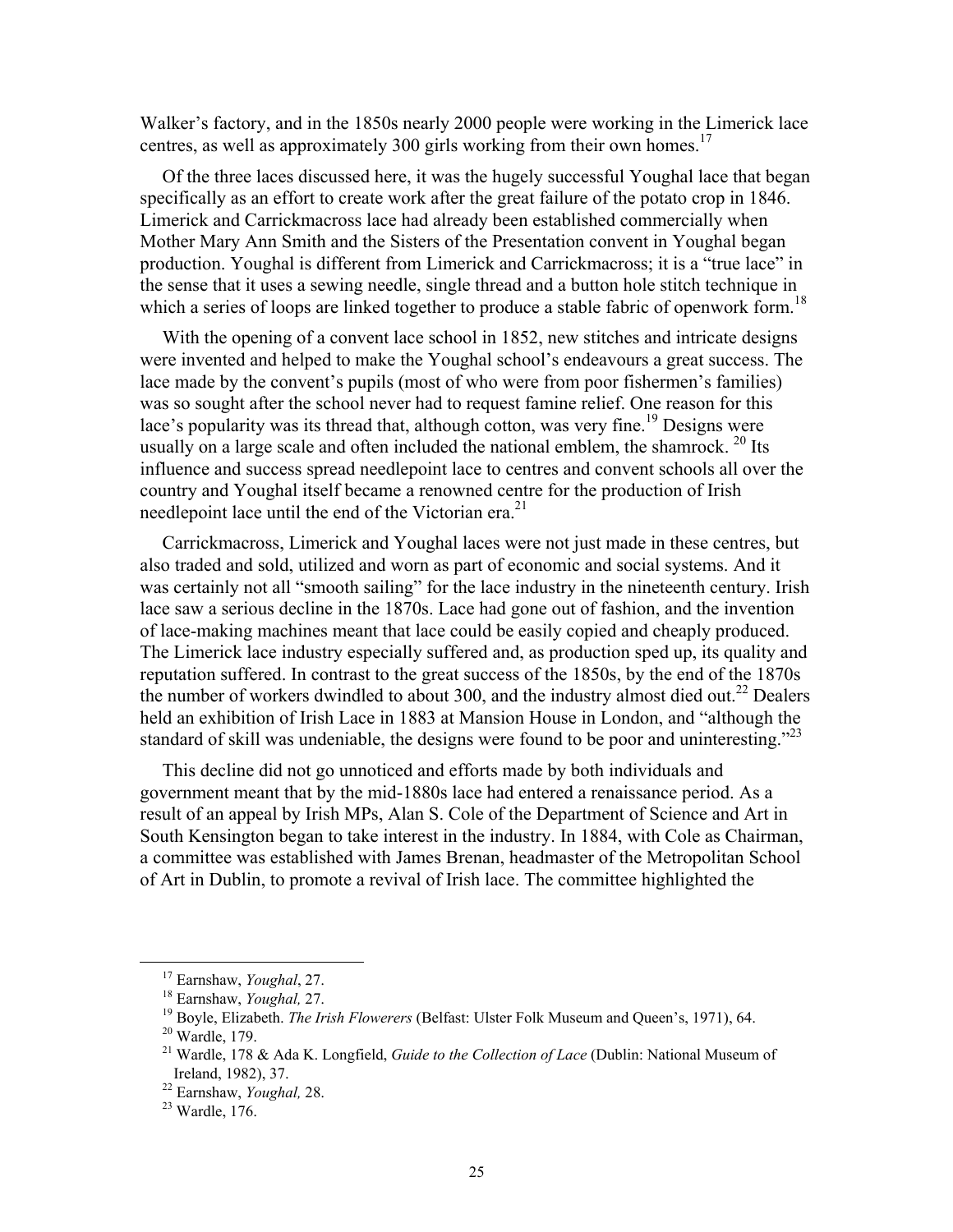importance of the production and creation of well-designed patterns, and the establishment of schools that would teach such studies. $24$ 

The enthusiasm and efforts of Cole and Brenan saw a vital resurgence in the Carrickmacross, Limerick and Youghal industries, and all benefited from the new designs being created in lace design classes in London and Ireland. Patterns were commissioned, competitions were held, new schools were established and Irish lace was shown regularly at exhibitions in Ireland, England, and America. Limerick particularly bounced back from the brink of extinction, thanks again to an industrious woman named Mrs. Robert Vere O'Brien. She established a Limerick lace-teaching school in 1888 at the Convent of the Good Shepherd on the very site of Walker's original factory. "Without her sustained efforts," wrote one official, "the industry in that locality would have fallen into a state of complete decay.<sup>25</sup> Limerick lace making flourished once more and was praised to be as "flimsy as a fairy's wings." At the time of the Arts and Crafts Society of Ireland Exhibition in 1904 most of the centres reported to have sold all their Limerick lace, "owing to a temporary vogue for it which existed last year, and still exists."  $26$ 

The Irish lace industry also survived competition from machine-made lace because of fashion trends at the end of the  $19<sup>th</sup>$  and the beginning of the  $20<sup>th</sup>$  Centuries. Heavier laces, such as Youghal, were very much in style at the end of the century and Paris couturiers gave valuable patronage in the early years of the twentieth century.<sup>27</sup> Fashion shops in Brussels and Vienna quickly followed their lead. For example, the 1902-1903 society ladies of Paris were appearing in gowns and hats "encrusted" with Irish lace and certain laces became associated with different occasions: Carrickmacross guipure for 'smart race meetings' and Carrickmacross appliqué for opera or evening wear.<sup>28</sup>

Along with its promoters, the social circles trimmed by Irish lace are also significant; upper classes and royalty were the central consumers of this luxury good. The Irish lace industry benefited from extensive interest of English royalty and aristocracy, who beyond having the monetary means to purchase handmade laces also had the social position that created and sustained the tastes of fashion. Indeed, some histories of lace read more like lists of royal family members. If we look at Youghal lace, for example, we see pieces presented frequently in the second half of the  $19<sup>th</sup>$  century to royalty such as Princess Alexandra and Queen Victoria. And in 1911, the *piece de resistance*: all Youghal lacemakers were set to work to produce a train for Queen Mary, wife of George V, that was to be worn during their majesties' visit to India (at that time, still part of the British Empire) towards the end of the year. As it needed to be completed in a little more than six months, sixty lacemakers at the Presentation Convent worked on it in shifts, day and night, since it would have taken a single person working alone approximately thirty years to complete. $29$ 

 <sup>24</sup> Earnshaw, *Youghal,* 12. 25 Wardle, 178.

<sup>26</sup> Earnshaw, *Youghal,* 28. 27 Wardle, 177.

<sup>28</sup> M.J. Dunlevy, *Dress in Ireland* (London: Batsford, 1989), 161. 29 Earnshaw, *Youghal,* 7.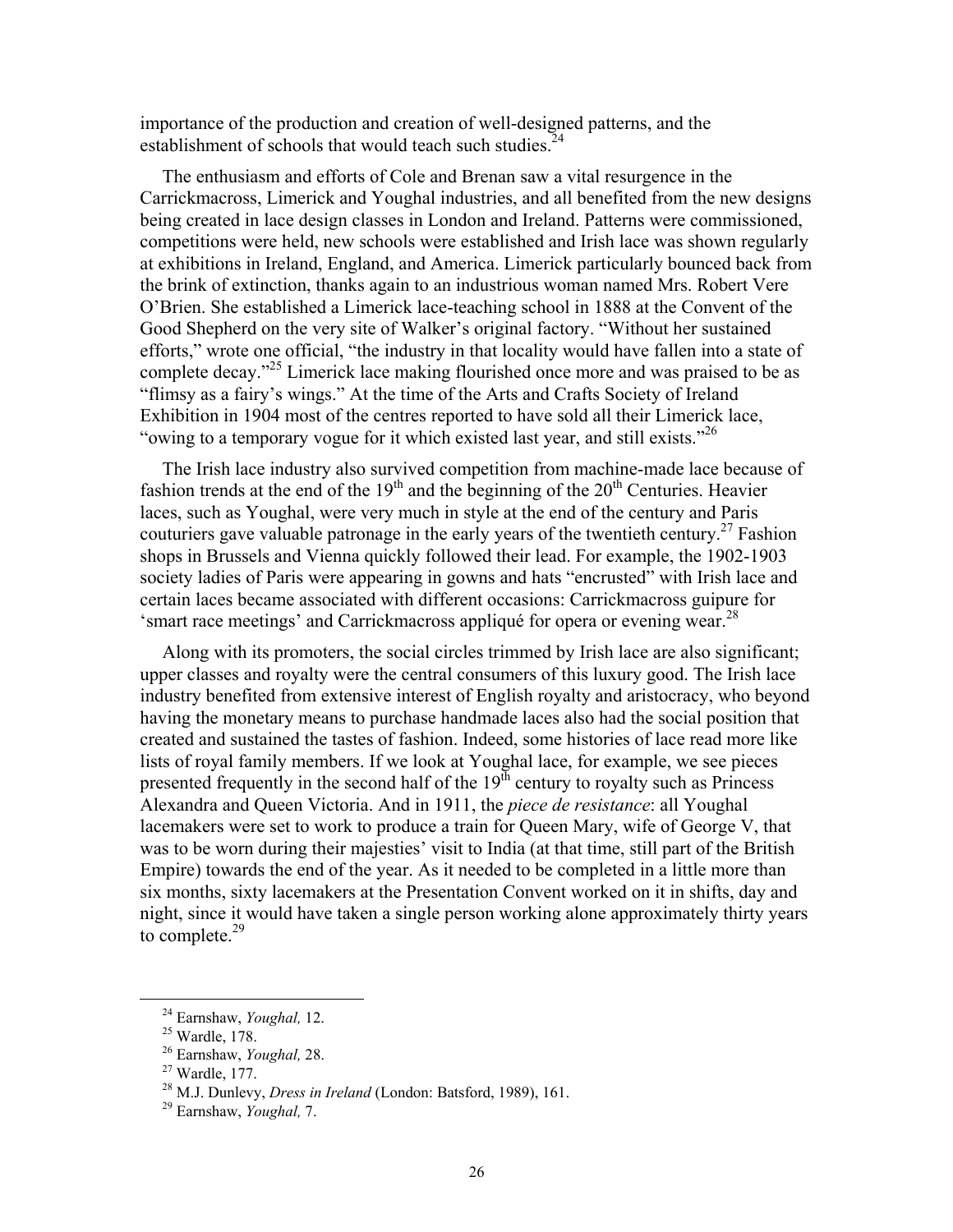Perhaps one of the greatest patrons of Irish lace was Lady Aberdeen, also known as the Countess of Aberdeen. She was still a young woman in February 1886 when her husband became (in his own words), "the viceroy [of Ireland]...the emblem of an unpopular form of government." She had advocated cottage industry in Scotland, and after arriving in Dublin she almost immediately organized Irish home industries to show at the forthcoming exhibition at Edinburgh. She also formed an Irish Industries Association and eventually even purchased the Lace Depot, the main distributor of Irish lace in England and internationally. The Aberdeens' first term in Ireland lasted only six months because of a change in British government, but nevertheless Lady Aberdeen maintained her presidency of the Irish Industries Association and went ahead with plans to exhibit Irish goods at the 1893 Chicago World's fair. Irish lace became one of the few successes of the Fair, with profits made and a sales depot established.  $30$ 

The Aberdeens' second viceregal term in Ireland lasted from 1906-1915. Lady Aberdeen's interest in the lace industry culminated in her organization of the Lace Ball held in the spring of 1907 at Dublin Castle. Guests were instructed to wear only laces of Irish manufacture. Even the dance sets were named after laces, such as the Limerick set and the Carrickmacross quadrille. Lady Aberdeen attended the ball, wearing an elegant gown trimmed with Youghal lace. $31$ 

The lace industry, by Lady Aberdeen's estimates in 1907, was outputting eight times as much as it had twenty years prior.32 The *Lace and Embroidery Review* of 1911 announced that "real Irish" was in vogue as trimming on fashionable black velvet gowns. And although it was stated in 1912 that "the lace school at Youghal is flourishing at the present day, employed a large number of workers," the end of the lace industry was at hand  $33$ 

The disparity between the impoverished Irish makers of lace as compared to the affluence of its wearers was not lost on the Irish people. Lady Aberdeen, despite her dedication to the promotion of Irish industry and her support of Irish self-government, was often a target of criticism. An anonymous newspaper ballad of the time reads: "But she [Lady Aberdeen] has made the business pay and cut the tradesmen down/And made her price and had her way in dear old Dublin town./ She patronizes shops and stores, and sends her friends to buy, Then levies her commission tax or knows the reason why.<sup>34</sup>

For the coronation of Queen Mary she organized a gown to be paid for by contributions from all Her Majesty's Irish namesakes, i.e. Marys. This "loyal gesture" sparked nationalist outrage, expressed in the ballad "To the Marys of Ireland":

O, Mary dear, and did you hear our queen is to be crowned? And to help her buy a hobble skirt the hat is going round. 'Twill be of Irish poplin, trimmed with *disinfected* lace, To show how warmly and how well she loves the Irish race!

 <sup>30</sup> Boyle, 117 & Aberdeen, 182.

<sup>31</sup> Boyle, 117.

 $32$  Boyle, 118.

<sup>&</sup>lt;sup>33</sup> Earnshaw, *Youghal*, 8.<br><sup>34</sup> In Boyle, 118.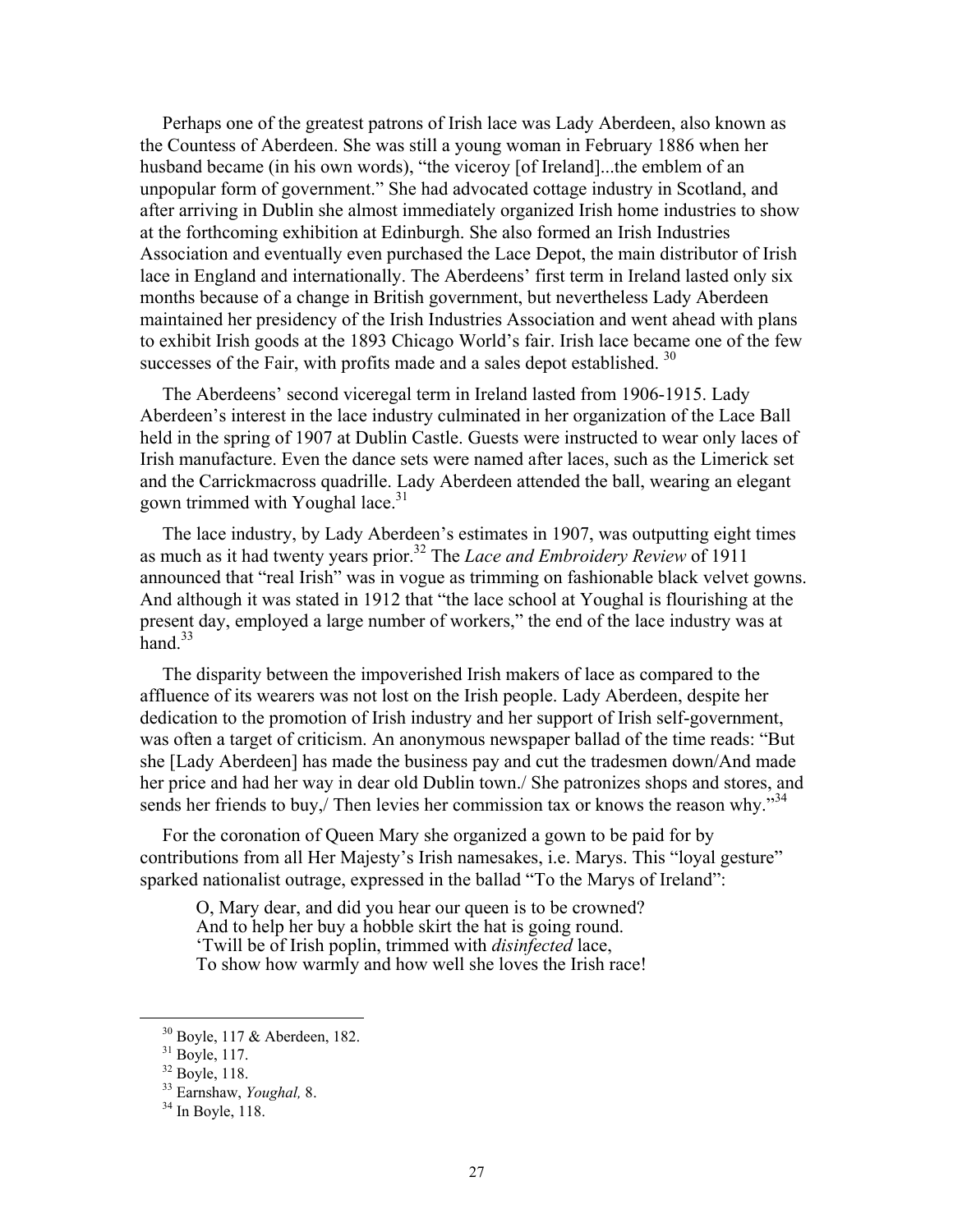...O Mary dear, you needn't fear your penny or your crown Will bear disease across the seas to healthy London town; 'Twill be surely disinfected, pasteurised, and washed with care, To banish all the poison of the tainted Irish air! ...the Queen'll murmur "Chawming Emerald Isle! so generous and so green Its Marys go in rags themselves to decorate their queen!<sup>35</sup>

It is here in the spaces between lace's stitches we find the most interesting social paradox: the vast economic and social crisis that created the Irish lace industry – the poverty of its makers – stands in direct opposition to the wealth of its promoters and consumers. This opposition makes the social inequality between the Irish and the English markedly clear; and as these ballads demonstrate, this inequality was certainly noted by the Irish people. There are often shifts and divisions between the makers and users of artefacts, but in the case of lace it is a drastic one. Material culture theorist Henry Glassie refers the study of artefacts as a hunt for pattern (a fitting metaphor for this subject matter). Single things, like individual words, mean nothing in isolation, they are arbitrary. However, [This] arbitrariness leaves them when they become parts of interconnected sets."<sup>36</sup> Keeping this in mind, much about  $19<sup>th</sup>$  Century Irish lace is revealed in the examination of lace as part of the society and culture, not only the dress, to which it was attached. A study of lace is not merely a study of luxuriant fashion and its trends, but rather an assertion of stark social realism.

Scholars agree that the outbreak of the First World War in 1914 was the end of Irish lace as an international industry. Furthermore, the political tides had been turning in Ireland for more than a decade and 1916's Easter Uprising in Dublin would see Ireland's systems break down in revolution and war in the decade that followed.

Lace is commonly considered to be a symbol of the delicate and dainty, the rich and the feminine. Yet studying it within the context of social history also reveals its ties to the hardship of the Irish people in general, the not-so delicate working Irish woman specifically, and the very masculine endeavours of revolution and war. Lace was an object that adorned the royal and the rich of England and the world, but began in the hands of those at the extreme other end of the social scale: the poor and the Irish. Lace ironically becomes a potent symbol of the disparity between Irish and English societies, England's oppressive rule of the Irish, the resulting poverty, and Irish nationalist resentment of a foreign government.

The disparity between the luxury of lace and the poverty of the makers reflects the crux of social and political conditions that impelled a nation subjected to hundreds of years of English oppression to revolution in 1916 and continued violence throughout the twentieth century. Through study we discover that even something as seemingly superfluous and nonsensical as lace can be connected to the basic human need of survival and the human desire for freedom.

*Note: Bibliography below.* 

<sup>&</sup>lt;sup>35</sup> See M. Keane, *Ishbel: Lady Aberdeen in Ireland*. (Newtownards, NI: Colourpoint, 1999), 168-9.<br><sup>36</sup> Glassie. 256.